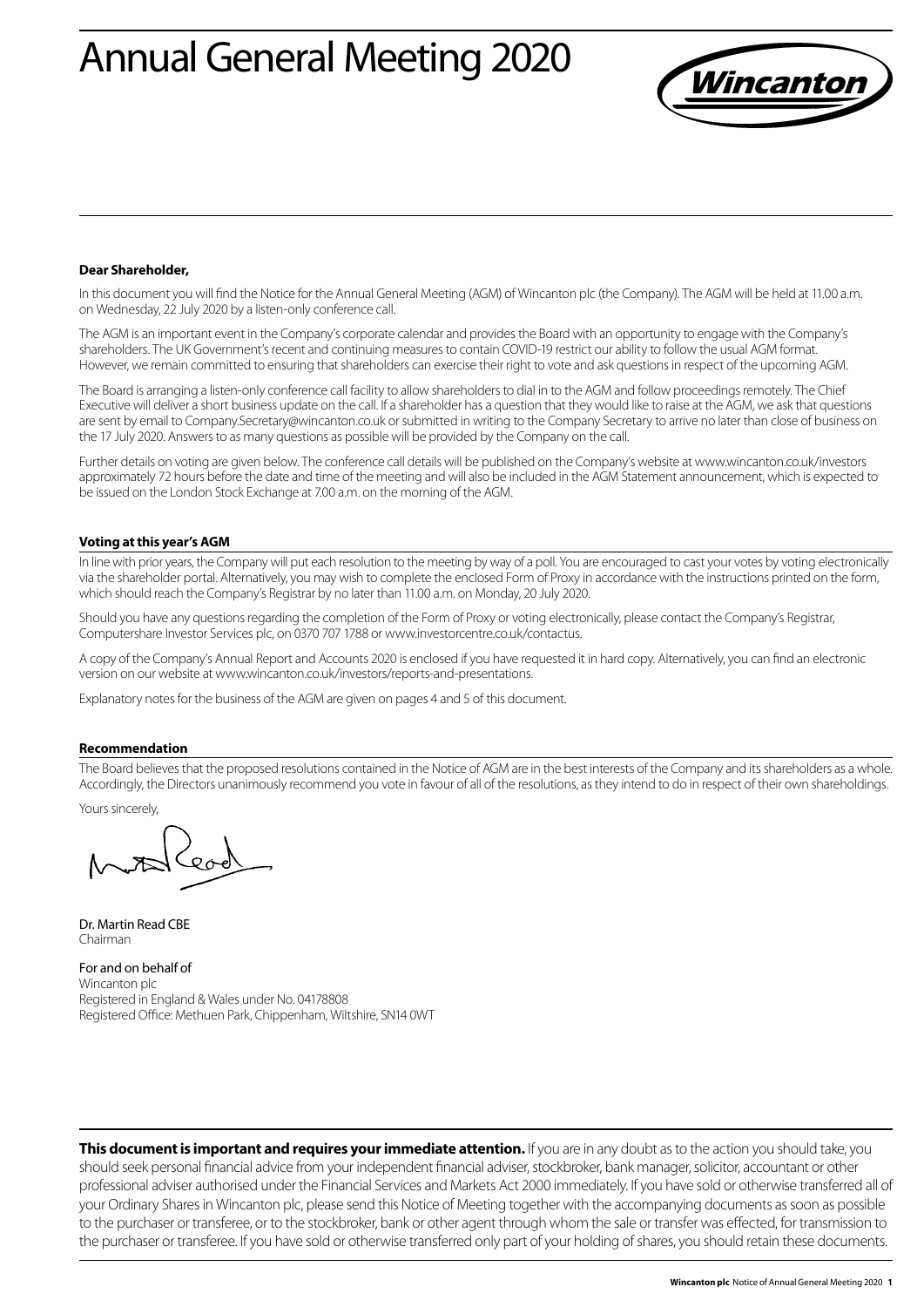# Notice of Annual General Meeting 2020

NOTICE IS HEREBY GIVEN that the Annual General Meeting of Wincanton plc (the Company) will be held at 11.00 a.m. on Wednesday, 22 July 2020 by telephone, in order to consider the following business:

# **ORDINARY BUSINESS**

To consider and, if thought fit, pass as ordinary resolutions:

### **Report and Accounts**

### **Resolution 1**

To receive and adopt the financial statements and the Reports of the Directors and the Auditor's Report for the year ended 31 March 2020.

### **Annual Report on Remuneration**

#### **Resolution 2**

To approve the Annual Report on Remuneration contained within the Directors' Remuneration Report in the Company's Annual Report and Accounts for the financial year ended 31 March 2020.

### **Directors' Remuneration Policy**

### **Resolution 3**

To approve the Directors' Remuneration Policy in the form set out in the Company's Annual Report and Accounts for the financial year ended 31 March 2020.

## **Election and Re-election of Directors**

#### **Resolution 4**

To elect Mihiri Jayaweera as a Director of the Company.

## **Resolution 5**

To elect James Wroath as a Director of the Company.

## **Resolution 6**

To re-elect Gill Barr as a Director of the Company.

#### **Resolution 7**

To re-elect Paul Dean as a Director of the Company.

#### **Resolution 8**

To re-elect Tim Lawlor as a Director of the Company.

#### **Resolution 9**

To re-elect Debbie Lentz as a Director of the Company.

## **Resolution 10**

To re-elect Stewart Oades as a Director of the Company.

# **Resolution 11**

To re-elect Dr. Martin Read CBE as a Director of the Company.

# **Auditor Appointment and Remuneration**

# **Resolution 12**

To appoint BDO LLP as the Auditor.

# **Resolution 13**

To authorise the Directors to determine the remuneration of the Auditor.

# **SPECIAL BUSINESS**

To consider and, if thought fit, pass the following resolutions:

## **Amendment to share plan rules**

# **Resolution 14**

To consider an ordinary resolution that the amendment to the Wincanton PLC Long-Term Incentive Plan, adopted in 2014, shown in the marked-up version of the rules produced to the meeting be approved.

## **Donations to political organisations and political expenditure**

#### **Resolution 15**

To consider an ordinary resolution that:

- **a** the Company and those companies which are UK subsidiaries of the Company be authorised for the purposes of Part 14 of the Companies Act 2006 at any time during the period from the date of the passing of this resolution to the conclusion of the AGM to be held in 2021, or on 30 September 2021, whichever is the earlier:
	- to make donations to political parties and/or independent election candidates;
	- ii to make donations to political organisations other than political parties; and
	- iii to incur political expenditure;

 provided that any such donations and expenditure made by the Company, or by any such subsidiary, shall not exceed in aggregate £25,000;

- **b** all existing authorisations and approvals relating to political donations or expenditure are hereby revoked without prejudice to any donation made or expenditure incurred prior to the date hereof pursuant to such authorisation or approval; and
- **c** words and expressions defined for the purpose of Part 14 of the Companies Act 2006 shall have the same meaning in this resolution.

## **Authority to allot shares**

#### **Resolution 16**

To consider an ordinary resolution that the Directors be and are hereby generally and unconditionally authorised pursuant to and in accordance with Section 551 of the Companies Act 2006 to exercise all the powers of the Company to allot shares in the Company and to grant rights to subscribe for, or to convert any security into, shares in the Company:

- **a** up to an aggregate nominal amount equal to £4,151,455; and
- **b** comprising equity securities (as defined in Section 560 (1) of Companies Act 2006) up to a further nominal amount of £4,151,455 in connection with an offer by way of a rights issue:
	- to ordinary shareholders in proportion (as nearly as may be practicable) to their existing holdings; and
	- ii to holders of other equity securities as required by the rights of those securities or as the Directors otherwise consider necessary;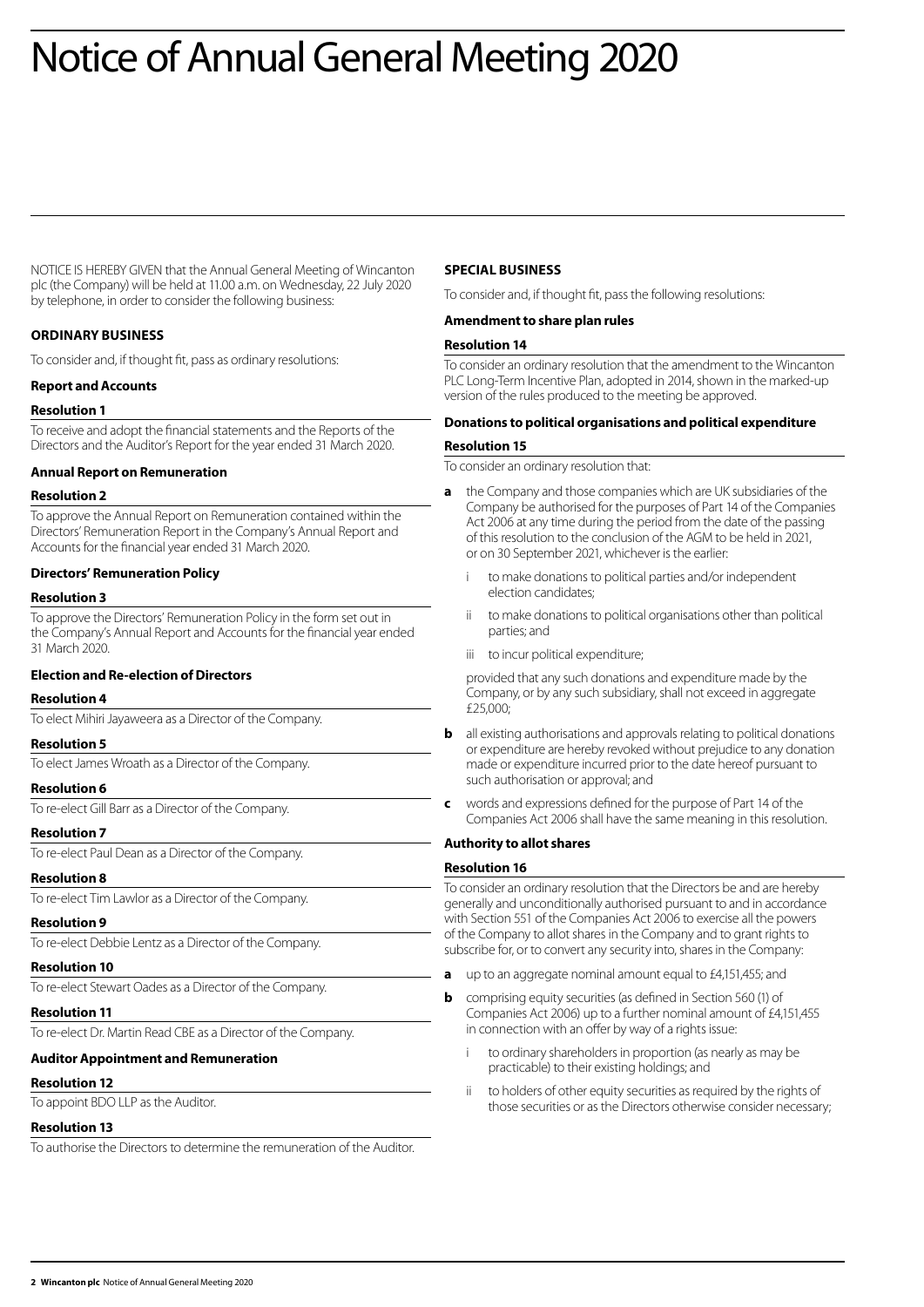and so that the Directors may impose any limits or restrictions and make any arrangements which they consider necessary or appropriate to deal with treasury shares, fractional entitlements, record dates, legal, regulatory or practical problems in, or under the laws of, any territory or any other matter, such authorities to apply until the earlier of the conclusion of the 2021 AGM and close of business on 30 September 2021, in each case, so that the Company may:

- (1) pursuant to the authority granted under paragraph (a), make offers and enter into agreements during this period which would or might, require shares to be allotted or rights to subscribe for, or convert securities into shares to be granted after the authority ends and the Directors may allot shares or grant rights to subscribe for, or convert securities into, shares under any such offer or agreement as if the authority had not ended; and
- (2) pursuant to the authority granted under paragraph (b) of this Resolution, make offers and enter into agreements during this period which would, or might, require equity securities to be allotted after the authority ends and the Directors may allot equity securities under any such offer or agreement as if the authority had not ended.

## **Authority to disapply pre-emption rights**

### **Resolution 17**

To consider a special resolution that, subject to the passing of Resolution 16 set out above, the Directors be and are hereby empowered pursuant to section 570 and 573 of the Companies Act 2006 to allot equity securities (as defined in Section 560(1) of the Companies Act 2006) wholly for cash pursuant to the authority conferred by Resolution 16 and/or to sell Ordinary Shares held by the Company as treasury shares for cash as if Section 561(1) of the Companies Act 2006 did not apply to any such allotment or sale, such power to be limited:

- **a** to the allotment of equity securities and sale of treasury shares for cash in connection with an offer of, or invitation to apply for, equity securities (but in the case of the authority granted under paragraph (b) of Resolution 16 (set out above), by way of rights issue only) to or in favour of (i) ordinary shareholders in proportion (as nearly as may be practicable) to their existing holdings and (ii) holders of other equity securities, as required by the rights of those securities or as the Directors or otherwise consider necessary, and so that the Directors may impose any limits or restrictions and make any arrangements which they consider necessary or appropriate to deal with treasury shares, fractional entitlements, record dates, legal, regulatory or practical problems in, or under the laws of, any territory or any other matter; and
- **b** to the allotment (otherwise than under paragraph (a) of this Resolution) of equity securities or sale of treasury shares up to a nominal amount of £622,718 such power to apply until the earlier of the conclusion of the 2021 AGM and close of business on 30 September 2021 save that during this period the Company may make offers, and enter into agreements, which would, or might, require equity securities to be allotted (and treasury shares to be sold) after the power ends and the Directors may allot equity securities under any such offer or agreement as if the power had not ended.

## **Authority to purchase own shares**

#### **Resolution 18**

To consider a special resolution that the Company be generally and unconditionally authorised for the purposes of Section 701 of the Companies Act 2006 to make market purchases (within the meaning of Section 693(4) of the Companies Act 2006) of Ordinary Shares of 10p each in the Company provided that:

- **a** the maximum number of Ordinary Shares authorised to be purchased is 12,454,367 (representing approximately 10% of the issued share capital of the Company);
- **b** the minimum price (exclusive of expenses) which may be paid for each Ordinary Share is 10p;
- **c** the maximum price, exclusive of expenses, which may be paid for each such Ordinary Share is the higher of:
	- an amount equal to 105% of the average of the middle market quotations for an Ordinary Share in the Company as derived from the London Stock Exchange Daily Official List for the five business days immediately preceding the day on which the share is contracted to be purchased; and
	- ii an amount equal to the higher of the price of the last independent trade of an Ordinary Share and the highest current independent bid for an Ordinary Share as derived from the London Stock Exchange Trading System in each case at the time the purchase is agreed; and
- **d** this authority shall expire at the earlier of the conclusion of the 2021 AGM and close of business on 30 September 2021 (except in relation to a purchase of such shares, the contract for which was concluded before such time and which will or may be executed wholly or partly after such time and the Company may purchase Ordinary Shares pursuant to any such contract as if the power had not ended).

#### **Notice of meetings other than annual general meetings**

#### **Resolution 19**

To consider a special resolution that a general meeting of the Company, other than an annual general meeting, may be called on not less than 14 clear days' notice.

By Order of the Board

## Lyn Colloff

Company Secretary

16 June 2020

Wincanton plc Registered in England & Wales under No. 04178808

Registered Office: Methuen Park, Chippenham, Wiltshire SN14 0WT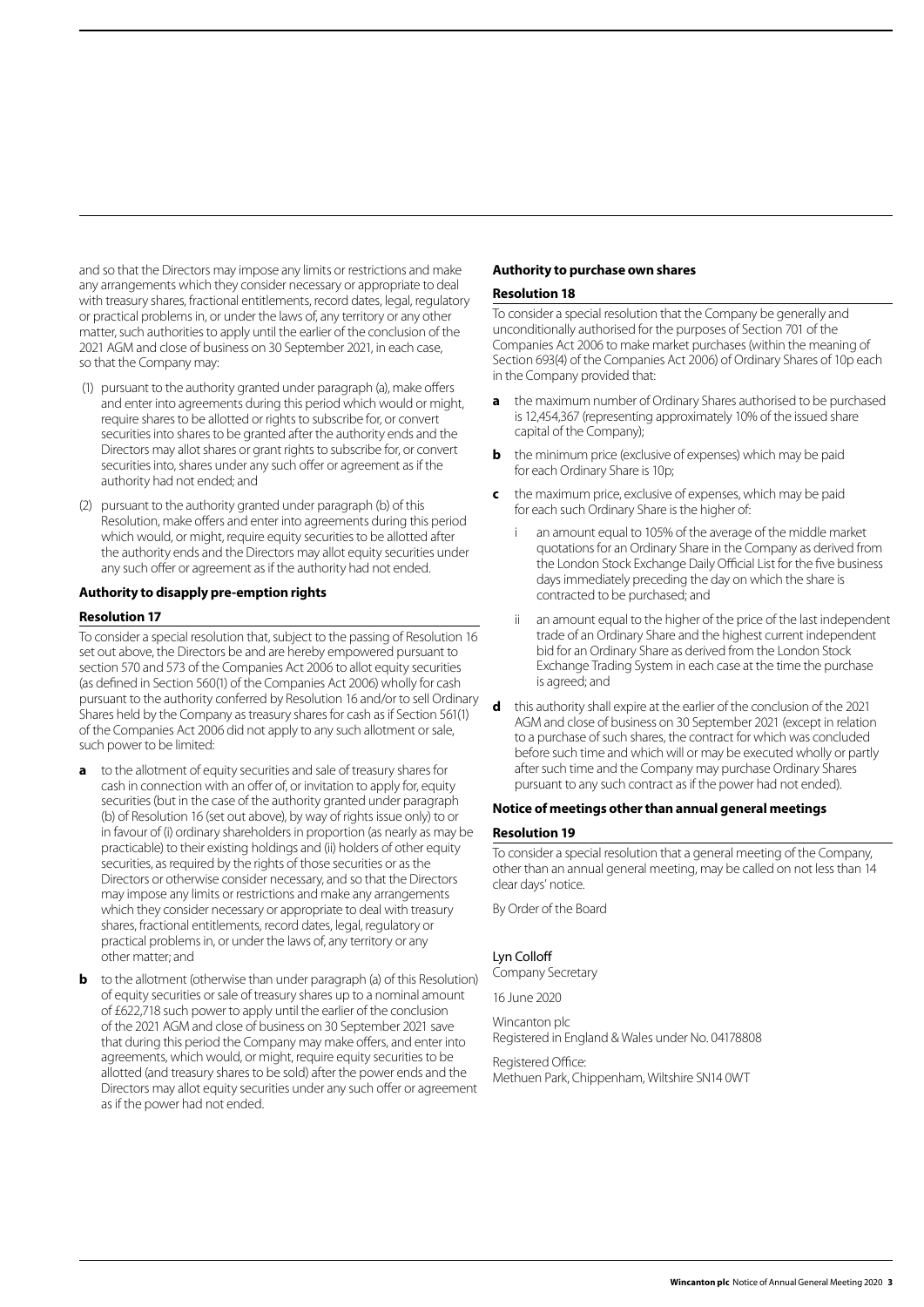# Explanatory notes to the resolutions to be proposed at the Annual General Meeting

Resolutions 1 to 16 will be proposed as ordinary resolutions, which require a simple majority of votes cast in favour to be passed. Resolutions 17 to 19 will be proposed as special resolutions, which require a 75% majority of the votes cast in favour to be passed.

## **Resolution 1: Report and Accounts**

The Directors are required to present their reports, the financial statements and the Auditor's Report at the AGM and shareholders may raise any questions on the Report and Accounts under this resolution.

## **Resolution 2: Annual Report on Remuneration**

The Company is required by law to prepare a Directors' Remuneration Report for each relevant financial year and to seek shareholder approval for that report at the general meeting before which its annual accounts are laid.

The Annual Report on Remuneration, prepared in accordance with the Companies Act 2006 requirement, is set out in full on pages 52 to 64 within the Directors' Remuneration Report in the Annual Report 2020. The Annual Report 2020 can be viewed at www.wincanton.co.uk/investors/reportsand-presentations on the Company's website.

The result of Resolution 2 is advisory only and the Directors' entitlement to remuneration is not conditional upon this resolution being passed.

## **Resolution 3: Directors' Remuneration Policy**

In 2014 remuneration requirements came into effect in relation to the content of the Directors' Remuneration Report, following changes made to the Companies Act 2006. In accordance with section 439A of the Companies Act 2006 the Company was required to include a separate resolution on the Directors' Remuneration Policy to be put to a vote by shareholders.

The Directors' Remuneration Policy sets out the Company's forwardlooking policy on Directors' remuneration and is subject to a binding shareholder vote by ordinary resolution at least every three years. The current Directors' Remuneration Policy was adopted by the shareholders at the AGM on 29 June 2017 and is therefore subject to approval by shareholders in 2020. Changes have been made to bring the Policy into line with the UK Corporate Governance Code 2018 and best practice. These changes are explained on page 65 of the Annual Report 2020.

The result of Resolution 3 is binding and the Company will only be able to make remuneration and loss of office payments to Directors which are permitted within the limits of the policy, unless the payment has been approved by a separate shareholder resolution.

## **Resolutions 4 to 11 inclusive: Election and Re-election of Directors**

In accordance with the Company's Articles of Association ("Articles"), all Directors are subject to election by shareholders at the first AGM after their appointment, and to re-election thereafter at intervals of no more than three years. The Board made the decision to fully comply with the UK Corporate Governance Code and therefore put all Directors up for election/re-election annually. The Company is not required to comply with this provision in the UK Corporate Governance Code, however the Board believe it is best practice to do so.

The Board, its Committees and the individual Directors participate in an annual performance evaluation. In November/December 2019, an external review of the Board's performance was conducted. The performance evaluation process set out on page 45 of the Corporate Governance Report, confirmed the independence and objective judgement of all the Non-executive Directors.

The process further confirmed that the performance of all Directors standing for election and re-election continued to be effective and that they demonstrate commitment to their respective roles.

During the year, the Board is pleased to have appointed both James Wroath and Mihiri Jayaweera. They are both now put forward for election by the shareholders in accordance with the Articles.

Accordingly, the Board recommends to shareholders the proposed reappointments and appointments set out in Resolutions 4 to 11. Full biographical details of each Director are set out on pages 38 and 39 of the Annual Report 2020. The Executive Directors' service contracts and Non-executive Directors' letters of appointment are available for inspection as specified in note 14 of this document.

## **Resolution 12: Appointment of the Auditor**

Resolution 12 proposes the appointment of BDO LLP following a tender for External Auditor services for the Group. On page 51 of the Annual Report 2020 we explain the process followed leading to their proposed appointment.

The Company is required to appoint the Auditor at each general meeting at which accounts are laid before the Company, to hold office until the conclusion of the next such meeting. This resolution, on the Audit Committee's recommendation to the Board, proposes the appointment of BDO LLP as the Auditor of the Company until the conclusion of the next annual general meeting.

## **Resolution 13: Authority for the Directors to agree the Auditor's remuneration**

This resolution authorises the Directors, in accordance with standard practice, to agree the remuneration of the Auditor.

# **Resolution 14: Amendment to share plan rules**

The Company currently operates a Long Term Share Incentive Plan, adopted in 2014 ("2014 Plan"). Under Clause 9 of the 2014 Plan, the Company is prevented from granting awards over a certain limit. Subject to the approval of Resolution 3, the proposed amendment would bring the 2014 Plan into line with the proposed Directors' Remuneration Policy. The policy proposes formalisation of the rebalancing of maximum total incentive opportunities from the short term to the long term, for the Chief Executive Officer and new hires, retaining the same overall maximum total incentive opportunity of 250% of salary. Currently, in any financial year, the aggregate market value of shares in which respect of an awards granted to employees may be equal to 100% of annual base salary. Resolution 14 seeks to increase this limit to 150%.

## **Resolution 15: Donations to political organisations and political expenditure**

It is not the Group's intention to make donations to political parties. However, it is possible that certain routine activities undertaken by the Company and its subsidiaries might unintentionally fall within the broad scope of the provisions of the Companies Act 2006 which determine political donations and expenditure. Any expenditure that is regulated under the Companies Act 2006 must first be approved by shareholders and will be disclosed in next year's Annual Report.

This Resolution, if passed, will renew the Directors' authority until the end of the AGM to be held in 2021 (when the Directors intend to renew this authority) to make donations and incur expenditure, which might otherwise be caught by the terms of Companies Act 2006, up to an aggregate amount of £25,000, for the Company and for subsidiary companies.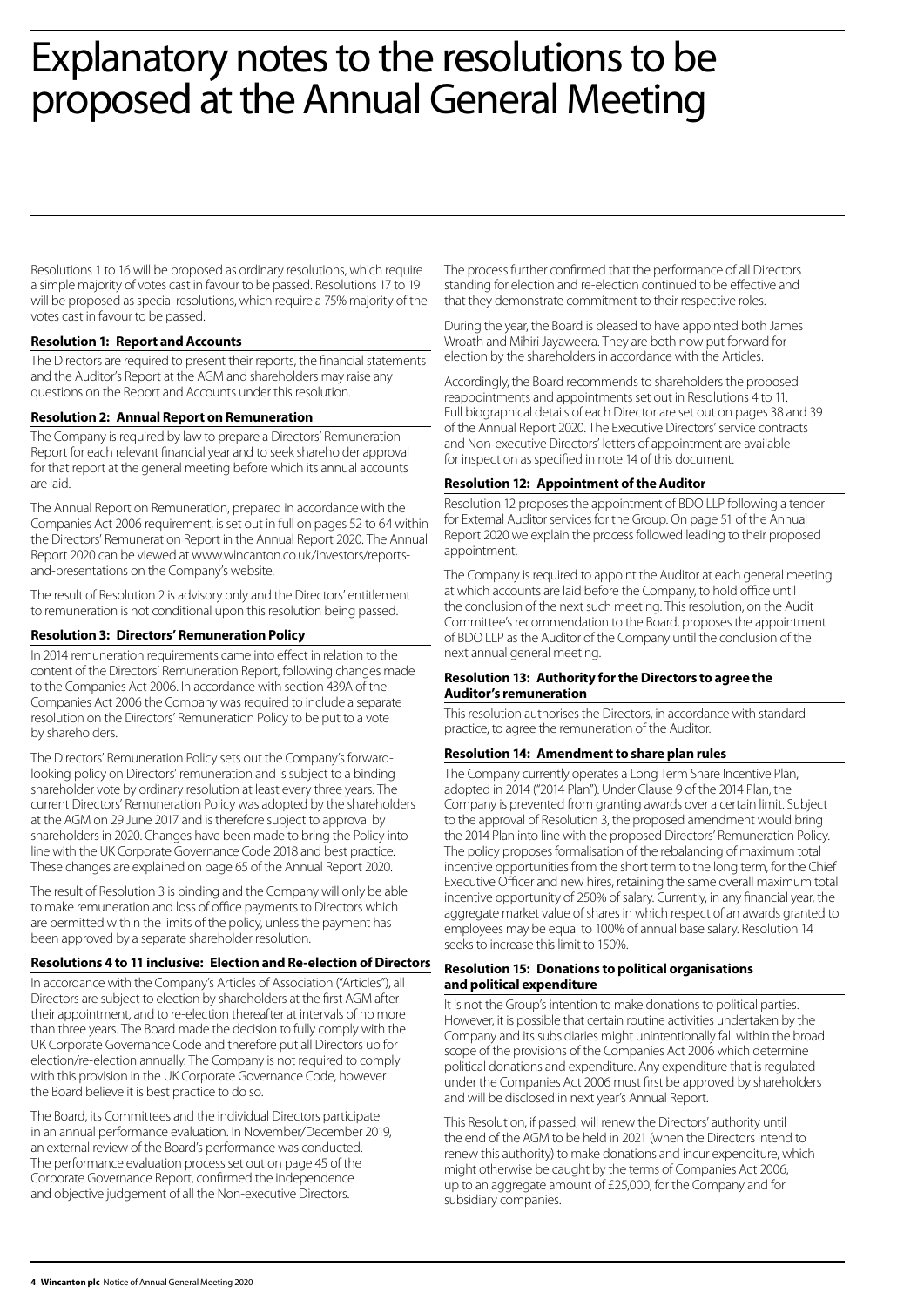## **Resolution 16: Authority to allot shares**

The first part of Resolution 16 gives the Directors authority to allot shares up to an aggregate nominal amount equal to £4,151,455 (representing 41,514,556 Ordinary Shares of 10p each excluding treasury shares) which, as at 16 June 2020, being the latest practicable date prior to the publication of this Notice, represented approximately one-third of the Company's issued share capital.

In line with the guidance issued by the Investment Association the second part of this Resolution gives the Directors authority to allot Ordinary Shares or grant rights to subscribe for, or convert any securities into, Ordinary Shares in connection with a rights issue in favour of ordinary shareholdings up to an aggregate nominal amount equal to £8,302,911 (representing 83,029,113 Ordinary Shares excluding treasury shares), as reduced by the nominal amount of shares issued under paragraph 'a' of this Resolution.

This amount (before any reduction) represented two-thirds of the issued share capital of the Company as at 16 June 2020, the latest practicable date prior to the publication of this Notice.

The authorities sought under paragraphs 'a' and 'b' of this Resolution will expire at the earlier of the conclusion of the 2021 AGM and close of business on 30 September 2021 (the last date by which the Company must hold an AGM in 2021).

Should any decision be made by the Board to allot shares under the authorities sought under this Resolution, it would be the intention of the Directors to follow the guidance issued by the Investment Association in relation to the exercise of such authorities.

There are no present plans for issuing shares other than in connection with the satisfaction of existing rights under employee share schemes.

The Directors may, however, consider issuing shares if they believe it would be appropriate to do so in respect of business opportunities that may arise consistent with the Company's strategic objectives.

As at the date of this Notice, the Company did not hold any treasury shares.

#### **Resolutions 17: Disapplication of pre-emption rights**

Resolution 17 is proposed to be taken as a special resolution to disapply pre-emption rights. Section 561 of the Companies Act 2006 gives all shareholders the right to participate on a pro rata basis in all issues of equity securities for cash, unless they agree that this right should be set aside. The effect of this Resolution is to empower the Directors, until the conclusion of the AGM to be held in 2021 or 30 September 2021, whichever is the earlier, to allot equity securities for cash, without first offering them on a pro rata basis to existing shareholders, but only up to a maximum nominal amount of £622,718, representing 6,227,180 Ordinary Shares of 10p each which is approximately 5% of the Company's issued ordinary share capital on 16 June 2020.

In compliance with the guidelines issued by the Pre-emption Group the Directors confirm their intention that no more than 7.5% of the Company's issued share capital will be allotted, cumulatively, on a non-pre-emptive basis during any rolling three-year period without prior consultation with the shareholders. The Directors have no present intention of exercising this authority during the year ending 31 March 2021.

Subject to shareholder approval, the authority under this Resolution will expire at the earlier of the conclusion of the 2021 AGM and close of business on 30 September 2021.

#### **Resolution 18: Purchase of own shares**

In certain circumstances it may be advantageous for the Company to purchase its own Ordinary Shares and Resolution 18 will, if approved, renew the Company's authority from shareholders to make such purchases until the earlier of the conclusion of the 2021 AGM and close of business on 30 September 2021.

Purchases will only be made if the Directors believe that to do so would result in an increase in the Group's earnings per share and would be in the best interests of shareholders generally; or where required in order to satisfy existing rights under employee share schemes.

This Resolution, which will be proposed as a special resolution, specifies the maximum number of shares which may be acquired (10% of the Company's issued share capital as at 16 June 2020) and minimum and maximum prices at which they may be bought.

There are options outstanding under employee share schemes at the date of this Notice over approximately 2m Ordinary Shares, representing 1.6% of the issued share capital; if the authority given by Resolution 18 were to be fully used and those shares were cancelled, these options would represent 1.8% of the issued share capital on that date.

Any shares purchased by the Company will be: gifted to the Wincanton plc Employee Benefit Trust for the purpose of satisfying employee share scheme exercises; or cancelled and the number of shares in issue reduced accordingly; or held in treasury. Shares held in treasury may subsequently be sold for cash (within the limit of the shareholder pre-emption disapplication contained in Resolution 17), cancelled, or used for the purposes of employee share schemes.

The Directors believe that it is desirable for the Company to have this flexibility.

No dividends will be paid on shares held in treasury and no voting rights will be exercisable in respect of treasury shares. Treasury shares transferred for the purposes of the Company's employee share schemes will count towards the limits in those schemes on the number of new shares which may be issued.

During the year ended 31 March 2020, no Ordinary Shares were purchased by the Company.

The Company does not currently hold any treasury shares.

#### **Resolution 19: Notice of meetings other than annual general meetings**

Resolution 19 will be proposed as a special resolution and would allow the Company to hold general meetings (other than annual general meetings) on 14 days' notice.

Annual general meetings must always be called with at least 21 days' notice, but other general meetings of the Company may be called on less notice if shareholders agree to a shorter period. At the AGM in 2019, a resolution was passed which allowed the Company to hold general meetings (other than annual general meetings) on 14 days' notice.

The Board is proposing a similar resolution to renew the authority granted last year. The approval will be effective until the Company's 2021 AGM when it is intended that the approval will be renewed.

This shorter period would not be used as a matter of routine. The Board would consider on a case by case basis whether the flexibility offered by the shorter notice period would be in the best interests of shareholders generally, taking into account the circumstances and business of the meeting.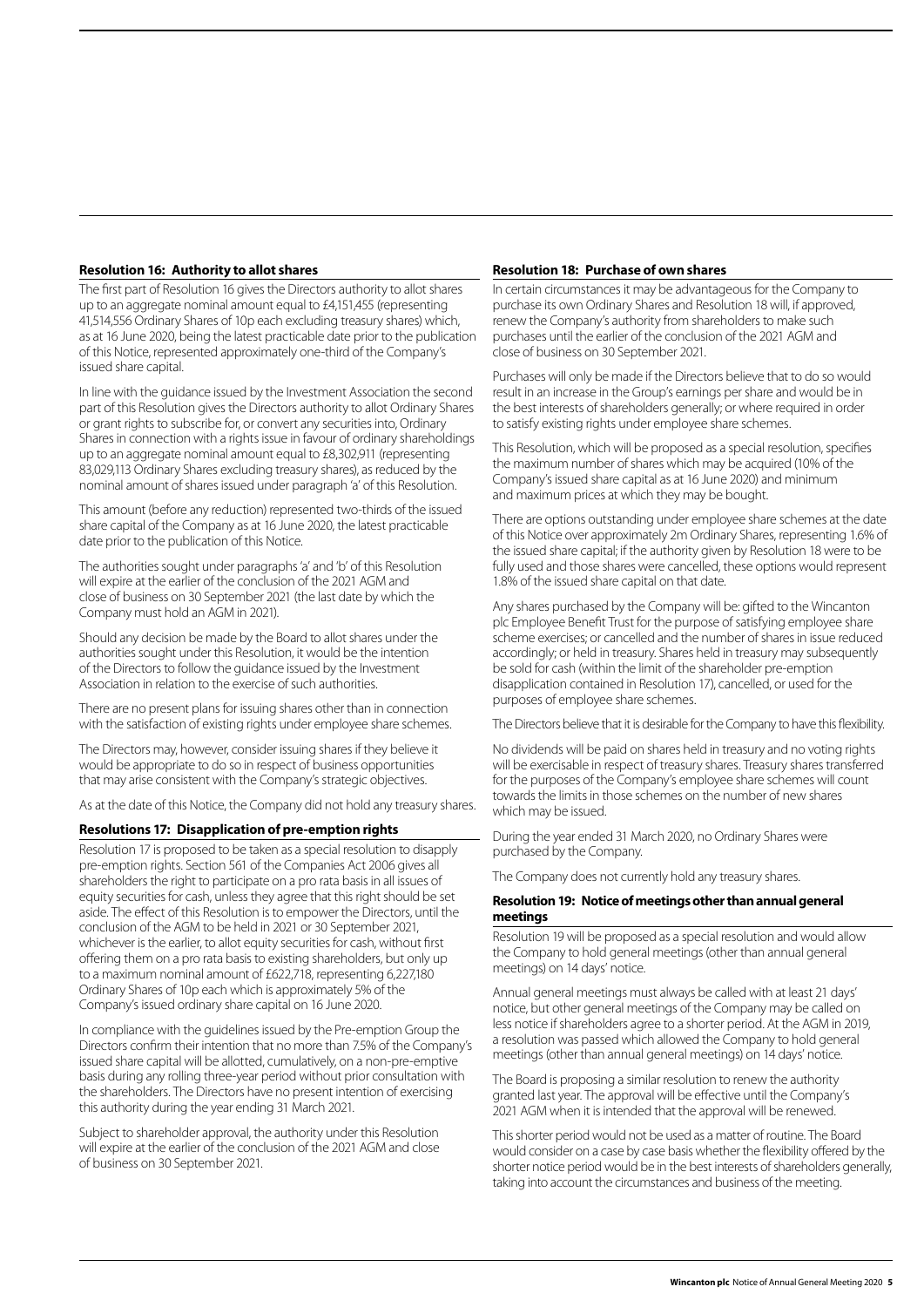# Important notes

The following notes explain your general rights as a shareholder and your right to attend and vote at the meeting or to appoint someone else to vote on your behalf.

## **1 Issued share capital and total voting rights**

As at 16 June 2020 (being the last practicable day prior to the printing of this Notice) the issued share capital of the Company consisted of 124,543,670 Ordinary Shares, carrying one vote each. Accordingly, the total voting rights in the Company as at 16 June 2020 are 124,543,670.

## **2 Entitlement to attend and vote**

Pursuant to Regulation 41 of the Uncertificated Securities Regulations 2001, and Section 360B(2) of the Companies Act 2006, the Company specifies that only shareholders registered in the Register of Members of the Company as at 6.00 p.m. (BST) on Monday, 20 July 2020 or, in the event that the AGM is adjourned, registered in the Register of Members of the Company 48 hours before the time of the adjourned meeting(s), shall be entitled to attend and vote at the AGM in respect of the number of Ordinary Shares registered in their name at that time. Save in relation to any adjourned meeting(s), changes to entries on the Register of Members of the Company after 6.00 p.m. (BST) on Monday, 20 July 2020 shall be disregarded in determining the rights of any person to attend and vote at the AGM.

# **3 Voting at the AGM**

Voting on each of the resolutions to be put to the AGM will be taken on a poll to reflect the number of shares held by a shareholder. All shareholders are encouraged to complete a Form of Proxy or cast their votes electronically in accordance with explanatory Note 6.

As soon as practicable following the AGM, the results of the voting will be announced via a Regulatory Information Service and also placed on the Company's website.

## **4 Proxies**

Shareholders are urged to appoint the Chairman of the meeting as proxy to exercise all or part of their rights to attend and speak and vote on their behalf at the meeting. For the safety of shareholders and in order to comply with the UK government's recent and continuing guidelines to contain COVID-19, the Board of Wincanton plc are providing a listen-only conference call to allow shareholders to dial into the AGM. Therefore, should you appoint another individual to vote at the AGM the vote will not be counted.

In the case of joint shareholders, where more than one of the joint holders' purports to appoint the Chairman of the meeting as proxy, only the appointment submitted by the first named in the Register of Members of the Company who tenders a vote shall be accepted to the exclusion of the votes of other joint holders.

## **5 Appointment of proxy using the hard-copy Form of Proxy**

A Form of Proxy which may be used to make such appointment and give proxy instructions accompanies this Notice.

To be valid, the appointment of a proxy, and the original or duly certified copy of the power of attorney or other authority (if any) under which it is signed or authenticated, should reach the Registrar, Computershare Investor Services plc, The Pavilions, Bridgwater Road, Bristol BS99 67Y, no later than 11.00 a.m. on Monday 20 July 2020 (or, if the meeting is adjourned, 48 hours before the time fixed for holding the adjourned meeting).

Forms of Proxy can be obtained by contacting Computershare Investor Services plc on 0370 707 1788 or www.investorcentre.co.uk/contactus.

## **6 Electronic appointment of proxy**

You can appoint a proxy electronically by accessing www.investorcentre. co.uk/eproxy

You will be asked to enter your Control Number, Shareholder Reference Number as printed on the Form of Proxy and agree to certain terms and conditions. For an electronic proxy appointment to be valid, it must be received by the Registrar no later than 11.00 a.m. on Monday, 20 July 2020.

Should you complete your Form of Proxy electronically and then post a hard copy, the Form that arrives last will be counted to the exclusion of instructions received earlier, whether electronic or postal. Please refer to the terms and conditions of the service on the website.

# **7 Appointment of proxies through CREST**

CREST members who wish to appoint a proxy or proxies through the CREST electronic proxy appointment service may do so by following the procedures described in the CREST Manual (available at www.euroclear.com/crest).

CREST Personal Members or other CREST sponsored members (and those CREST members who have appointed a voting service provider(s)) should refer to their CREST sponsor or voting service provider(s), who will be able to take the appropriate action on their behalf.

In order for a proxy appointment or instruction made using the CREST service to be valid, the appropriate CREST message (a CREST Proxy Instruction) must be properly authenticated in accordance with Euroclear UK & Ireland's specifications, and must contain the information required for such instruction, as described in the CREST Manual (available when signed in to CREST at www.euroclear.com/crest). The message (regardless of whether it constitutes the appointment of a proxy or is an amendment to the instruction given to a previously appointed proxy) must, in order to be valid, be transmitted so as to be received by the Registrar (ID 3RA50) by 11.00 a.m. on Monday 20 July 2020. For this purpose, the time of receipt will be taken to be the time (as determined by the time stamp applied to the message by the CREST Application Host) from which the issuer's agent is able to retrieve the message by enquiry to CREST in the manner prescribed by CREST. After this time any change of instructions to proxies appointed through CREST should be communicated to the appointee through other means.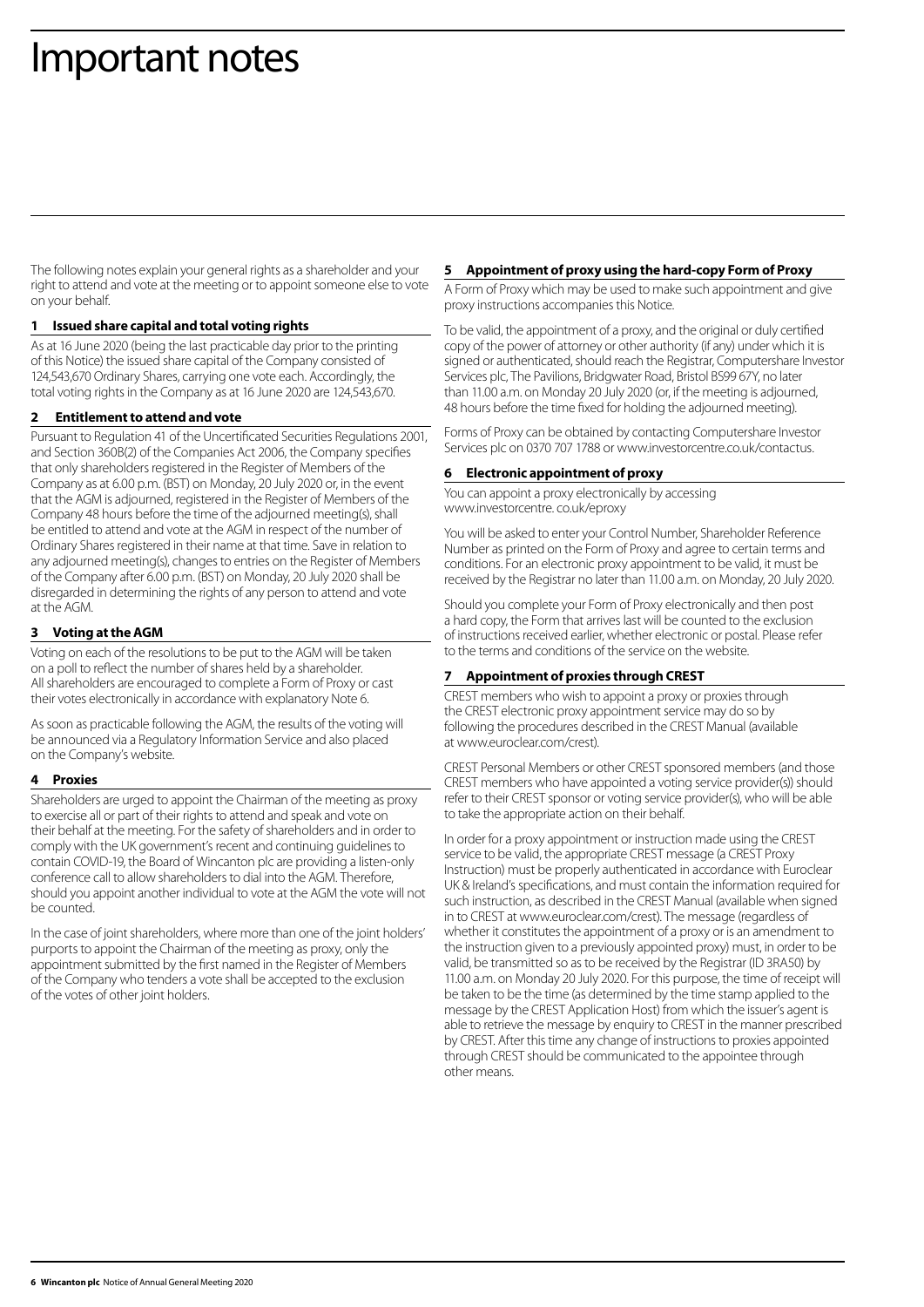CREST members (and, where applicable, their CREST sponsors or voting service providers) should note that Euroclear UK & Ireland Limited does not make available special procedures in CREST for any particular message. Normal system timings and limitations will, therefore, apply in relation to the input of CREST Proxy Instructions. It is the responsibility of the CREST member concerned to take (or, if the CREST member is a CREST personal member, or sponsored member, or has appointed a voting service provider, to procure that their CREST sponsor or voting service provider(s) take(s)) such action as shall be necessary to ensure that a message is transmitted by means of the CREST system by any particular time. In this connection, CREST members (and, where applicable, their CREST sponsors or voting service providers) are referred, in particular, to those sections of the CREST Manual concerning practical limitations of the CREST system and timings.

The Company may treat as invalid a CREST Proxy Instruction in the circumstances set out in Regulation 35(5)(a) of the Uncertificated Securities Regulations 2001.

## **8 Appointment of Proxy through Proxymity**

If you are an institutional investor you may be able to appoint a proxy electronically via the Proxymity Platform, a process which has been agreed by the Company and approved by the Registrar. For further information regarding proximity please go to www.proxymity.io

Your proxy must be lodged by 11.00 a.m. 20 July 2020 in order to be considered valid. Before you can appoint a proxy via this process you will need to have agreed to Proxymity's associated terms and conditions. It is important that you read these carefully as you will be bound by them and they will govern the electronic appointment of your proxy.

#### **9 Corporate representatives**

Any corporation which is a shareholder can appoint one or more corporate representatives who may exercise on its behalf all of its powers as a shareholder provided that they do not do so in relation to the same shares.

## **10 Nominated persons**

Any person to whom this notice is sent who is a person nominated under Section 146 of the Companies Act 2006 to enjoy information rights (a Nominated Person) may, under an agreement with the shareholder by whom they were nominated, have a right to be appointed (or to have someone else appointed) as a proxy for the AGM. If a Nominated Person has no such proxy appointment right or does not wish to exercise it, they may under such an agreement, have a right to give instructions to the shareholders as to the exercise of voting rights. The statement of the rights of shareholders in relation to appointment of proxies in paragraph 4 of these notes does not apply to Nominated Persons. The rights described in this paragraph can only be exercised by shareholders of the Company.

## **11 Right to ask questions**

Any shareholder has the right to ask questions. As mentioned above, due to the COVID-19 pandemic, we have organised a listen-only conference call to enable shareholders to follow the AGM proceedings. We invite shareholders to send their questions by email to Company.Secretary@ wincanton.co.uk or in writing to the Company Secretary to arrive no later than no later than close of business on the 17 July 2020. Answers to as many questions as possible will be provided on the conference call.

The Company must cause to be answered any such question relating to the business being dealt with at the AGM but no such answer need be given if (a) to do so would interfere unduly with the preparation for the AGM or involve the disclosure of confidential information, (b) the answer has already been given on a website in the form of an answer to a question, or (c) it is undesirable in the interests of the Company or the good order of the AGM that the question be answered.

#### **12 Publication of audit concerns on the Company's website**

Under Section 527 of the Companies Act 2006 shareholders meeting the threshold requirements set out in that Section have the right to require the Company to publish on a website a statement setting out any matter relating to:

- **i** the audit of the Company's accounts (including the Auditor's report and the conduct of the audit) that are to be laid before the AGM; or
- **ii** any circumstances connected with an auditor of the Company ceasing to hold office since the previous meeting at which the annual accounts and reports were laid in accordance with Section 437 of the Companies Act 2006.

Where the Company is required to place a statement on a website under Section 527 of the Companies Act 2006, it must forward the statement to the Company's Auditor not later than the time when it makes the statement available on the website.

The business which may be dealt with at the AGM includes any statement that the Company has been required under Section 527 of the Companies Act 2006 to publish on a website.

#### **13 Information available on the Company's website**

Copies of this Notice, the Annual Report 2020, and other information required by Section 311A of the Companies Act 2006 can be found at www.wincanton.co.uk/investors.

#### **14 Documents available for inspection**

Copies of certain documents can be made available to view by contacting the Company Secretary.

## **15 Communication**

Shareholders may not use any electronic address provided in either this Notice of AGM or any related documents (including the Form of Proxy) to communicate with the Company for any purposes other than those expressly stated.

#### **16 Enquiries**

Computershare Investor Services PLC maintains the Company's share register. If you have any enquiries about the AGM or about your shareholding you should contact Computershare Investor Services at The Pavilions, Bridgwater Road, Bristol BS99 6ZZ or by telephone on 0370 707 1788.

#### **17 Data protection statement**

Your personal data includes all data provided by you, or on your behalf, which relates to you as a shareholder, including your name and contact details, the votes you cast and your Reference Number (attributed to you by the Company). The Company determines the purposes for which, and the manner in which, your personal data is to be processed. The Company and any third party to whom it discloses the data may process your personal data for the purposes of compiling and updating the Company's records, fulfilling its legal obligations and processing the shareholder rights you exercise.